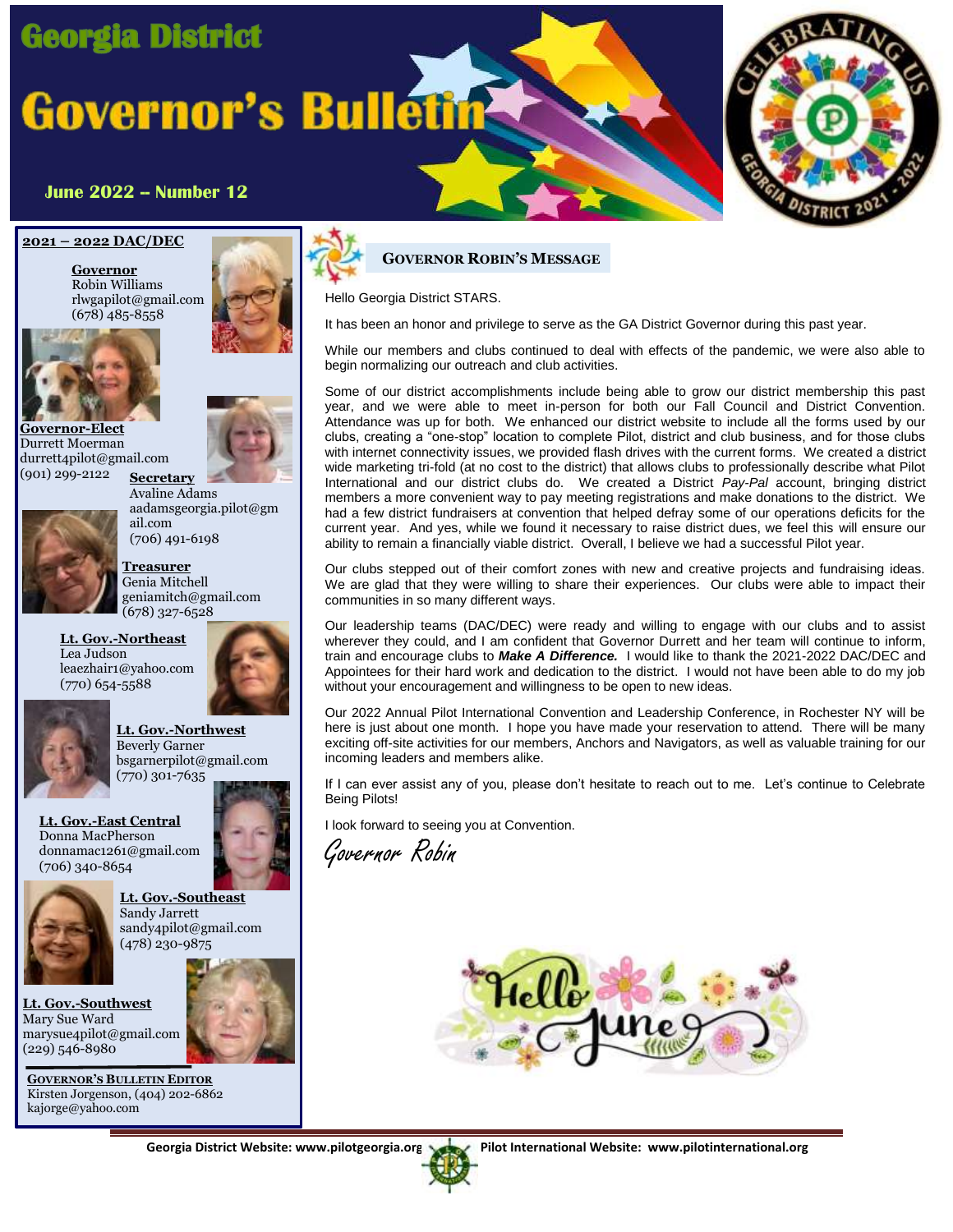

#### **INSPIRATIONAL MESSAGE**

As we come to the close of one Pilot year and the opening of a new one, let these words from Mother Teresa sink in and resonate with each of you...

**Being Light & Love People are often unreasonable, illogical, and self centered. Forgive them anyway.**

**If you are kind, people may accuse you of selfish, ulterior motives. Be kind anyway.**

**If you are successful, you will win some false friends and some true enemies. Succeed anyway.**

**If you are honest and frank, people may cheat you. Be honest and frank anyway.**

**What you spend years building, someone could destroy overnight. Build anyway.**

**If you find serenity and happiness, they may be jealous. Be happy anyway.**

**The good you do today, people will often forget tomorrow. Do good anyway.**

**Give the world the best you have, and it may never be enough. Give the world the best you've got anyway.**

**You see, in the final analysis, it is between you and (your) God. It was never between you and them anyway.**

May each of you have a wonderful successful upcoming Pilot club year!

JoAnn

**JoAnn Akers Inspirational leader akersjoann@gmail.com**





Toccoa Pilots: (left to right) Club President Claudia McCartney, Ann Hunt, Karen Beall, and Darlene Johnson attended the NE Region Workshop in Royston. **Georgia District, Pilot International 2021-22 Memorial Forms need to go to:**

> **Robin Williams GA District Governor rlwgapilot@gmail.com**

**JoAnn Akers Inspirational Leader akersjoann@gmail.com**

**Lt. Governor (for your region)**

| <b>Pilot</b><br><b>Hazel Sweger</b><br>(1993-94 GA Dist. Gov.)<br><b>Frances Giddens</b> | Club<br>Columbus<br>(Disbanded)<br>Eastman |  |  |
|------------------------------------------------------------------------------------------|--------------------------------------------|--|--|
| Pilot/Family<br>Club                                                                     |                                            |  |  |

*In Loving Remembrance***! The Georgia District** 

*In Loving Remembrance***! The Georgia District extends our deepest sympathies to those who**

Mildred Smith (Husband) Gainesville **have lost loved ones.** Michelle Black (Father) Atlanta

**have lost loved ones.**

Sher Harris (Son) **Sweetwater extends our deepest sympathies to those who have lost loved ones.**



**Past Governors**

**Nancy Miller (2011-2012) June 4**

**Susan Harbin (2020-2021) June 11**

**Donna MacPherson GA District EC Lt. Gov. June 20**



### **"CELEBRATING SHOOTING STARS IN MEMBERSHIP"**

**extends our deepest sympathies to those who**  It's a great time to be a Pilot! We are looking forward to being outside gardening, playing *In Loving Remembrance***! The Georgia District**  store, the bank, at the ballfield while you're watching your child or grandchild! So many **extends our deepest sympathies to those who**  people still knows nothing about Pilot! Wearing your Pilot shirt or nametag is a great way **have lost loved ones.** to begin a conversation about Pilot! or planning vacations! Whatever we are out doing, think of a person you come into contact with and let them know about your Pilot Club! Invite someone you never thought would be interested in coming to a meeting. Maybe the person at the plant store, grocery

Membership Committee handing out slips of paper to put your name on, then they distributed the basket for everyone to draw a name, making sure you didn't have your **have lost loved ones.** own name. This was your "new Pilot friend" for this year! We asked that everyone get to **INTA HOWEL FIFUL CALL SHALE REGIS OF EXPIANT SUMS**<br>The "now Dilet friend" didn't require any menoy ive have. The "new Pilot friend" didn't require any money, just a little time and effort. I am currently President of my club and I began this "Celebrating Us" Pilot year with my know your friend and check on them if unable to come to meeting, provide assistance, just another person to communicate about Pilot! My thought was the more seasoned Pilot with a newer Pilot can share ideas or explain some questions the newer Pilot may

Another idea about Membership is for your club to make your meeting a special time that each of us get together and share Pilot with a guest! Include your guest in the meeting, making them feel part of the group already! Give the guest the feeling they are welcome and we are just waiting on them to be a member and to share their talents with your club! Everyone has talents and everyone wants to feel part of something, why not share your Pilot club?

Linda Miller and I appreciate Governor Robin selecting us to lead the Georgia District Membership Division and I have enjoyed my service, meeting Linda and making a new Pilot friend! Thanks!

Karen

**Karen Fitzpatrick Membership Coordinator busyblondie\_68@hotmail.com**



**Linda Miller Membership Co-Coordinator lindamariemiller@live.com**

Georgia District Website: www.pilotgeorgia.org **Pilot International Website: www.pilotinternational.org** 



**JUNE 2022 GB PAGE 2**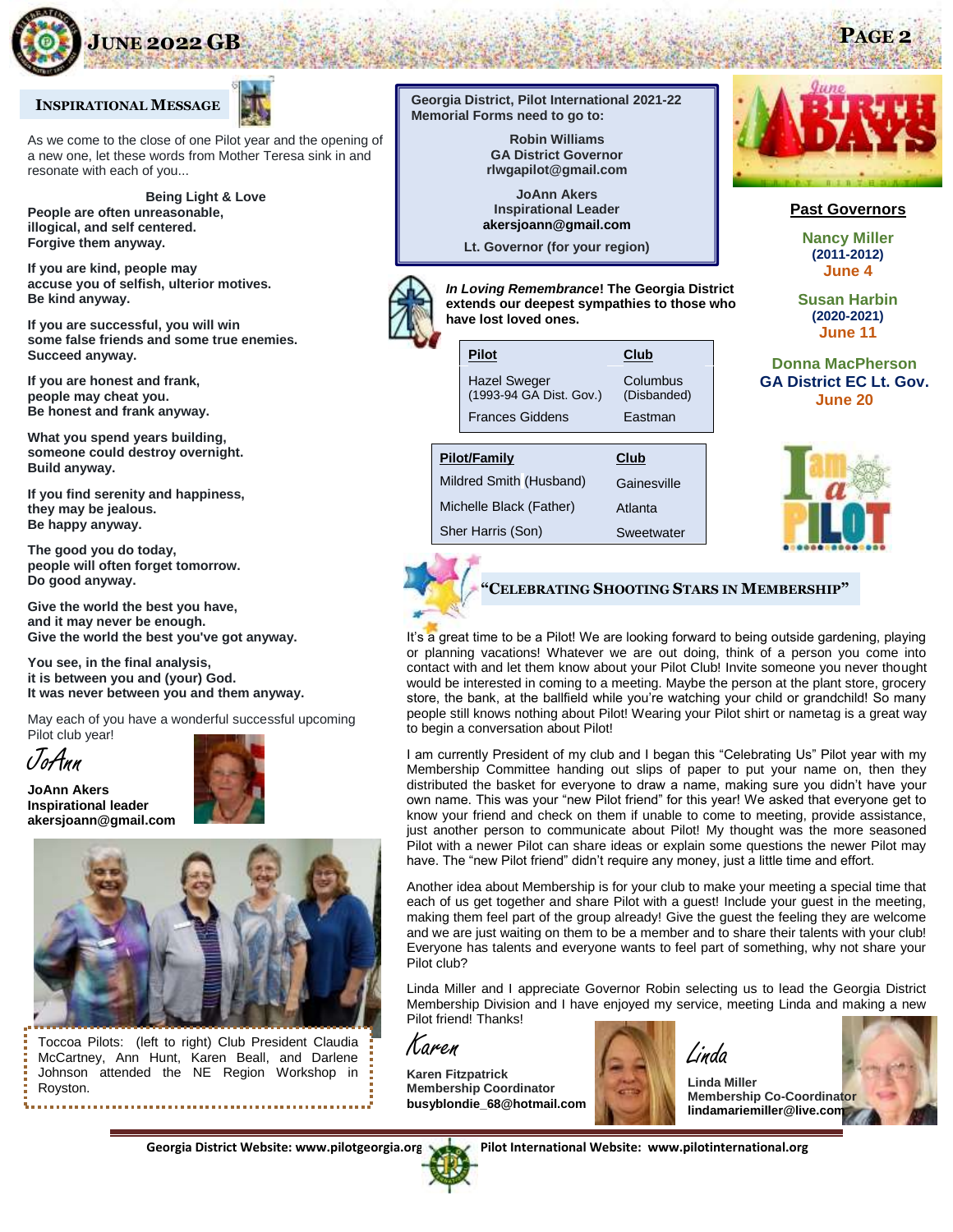**JUNE 2022 GB PAGE 3**





Here we are. Another Pilot year is about to complete. President Collett reminded us of *Forward Together-Believe in the Possibilities*. We look back on our many new Pilot friendships, successful projects done, and lives touched by the beautiful giving hearts of Pilots around the world. Yes! That's why we are Pilots! Energized by all Pilot means to us, let's not forget that our Pilot dues keep our organization running with many resources from Pilot International and our districts. Will you try your best to pay your dues before the end of the Pilot year, June  $30<sup>th</sup>$ ?



We are gearing up for an amazing Pilot International Leadership Conference for many of us. The deadline to be a part of this exciting conference is May  $31<sup>st</sup>$ . That includes Pilot, Anchor, Compass, Navigator registrations, t-shirt orders, marketplace reservations, and the Bellevue Big Benefit Raffle. June  $3^{rd}$  is the final day to take advantage of the special hotel room block rates at the Hyatt Regency and Hilton Garden Inn. For those who are attending, there are some exciting PIFF fundraisers. There is still time to purchase tickets for Evening at the Eastman and Sunset Dinner at Casa Larga, with a deadline for either is June 13<sup>th</sup>. And finally, a June 17<sup>th</sup> deadline has been set to purchase tickets to the Rochester Red Wings baseball game.



As we begin preparations for the 2022-2023 Pilot year, let us build on the many successes this year brought and challenge ourselves to share our beautiful Pilot story. We all have a personal Pilot story that tells why we love Pilot. Would you share it? Let's *Spread Pilot Sunshine* everywhere we go. Together we will grow our organization one member at a time.



**Nicki Dawkins GA District ECR ndawkins02@gmail.com**



PG Edwina Gill (Brunswick) and Nan Anderson (Cochran) stand ready to welcome Pilots to the SE Region Workshop in Brunswick.



Covington members prepared Mother's Day flower bouquets to give to residents at a local nursing home. Pictured: Theresa Shields, PG Cynthia Spearman, Ann Cargile, Mary Barnes, Stephanie Scarborough, Eleanor Scarborough, Cathy Allen, and Terry Ziemer (not pictured)



#### **"CELEBRATING ANCHOR… YOUTH LEADERSHIP IN ACTION"**

It is hard to believe that this Pilot year is coming to an end. I have enjoyed seeing what each Anchor Club has done over the year. It was so good to see the Anchors face to face this year at convention. Thank you to each Pilot club that sponsors an Anchor Club. We chartered two new clubs in the Georgia District this year. I can't wait to see what next year holds for Anchor.

As you are working on plans for next year consider sponsoring a club if you do not already have a club. For the Pilot clubs that sponsor a club consider doing a joint project or fundraiser with your Anchors if you do not already have this in your plans. Encourage your Anchors to attend your meetings and encourage Pilots to attend Anchor meetings. I know that our Pilot members enjoy visiting with the Anchors when they are at our meetings.

Please make sure that you let Kirsten and Tammy Dalton know if your advisor is changing for next school year, and if your Pilot Anchor Coordinator has changed. If we know of changes early, it helps to make sure the new forms and information goes to the right person. Thanks again for a great year!

.Mary

**Mary Turner Anchor Coordinator turnerma@elberton.net**





Members of the Pilot Club of Oconee assisted Piedmont Regional with the Survivors Dinner for the Relay for Life. What a honor to have this opportunity. A plus was to go down memory lane at Oconee Middle!

Georgia District Website: www.pilotgeorgia.org Pilot International Website: www.pilotinternational.org